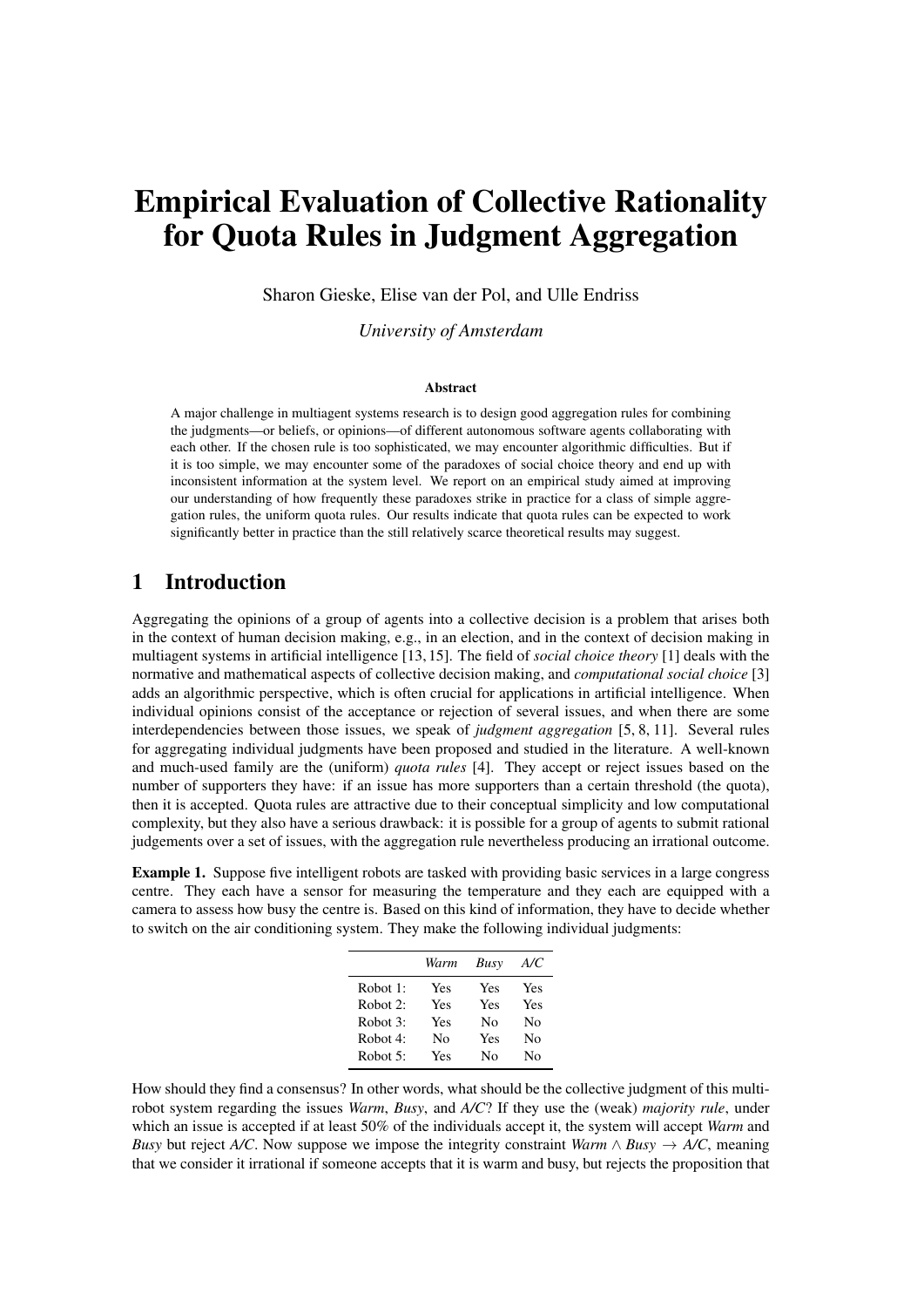the A/C should be switched on. Under this view, each individual robot is rational, but the system view produced by the majority rule is not. This is an instance of the famous *doctrinal paradox* [9,10]. We also say that the majority rule violates *collective rationality*, because it does not (always) preserve rationality during aggregation. Of course, the circumstances under which this paradox manifests itself are fairly narrow: For instance, if Robot 3 changes its vote to that of Robot 1, there is no problem (because *A/C* will be accepted). Alternatively, if we increase the quota required for acceptance of an issue from 50% to 67%, there also is no problem (because *Busy* will be rejected, i.e., the outcome is rational). Finally, if we change the integrity constraint to  $\neg Warm \rightarrow \neg A/C$  ("if it's cold, don't switch on the A/C"), then there also is no problem (because the majority outcome satisfies this new constraint).  $\Box$ 

How pervasive is this violation of collective rationality? Theoretical results have identified certain special cases, relating the quota to the logical structure of the integrity constraint, in which we can *guarantee* collective rationality [4, 7]. For instance, as is easy to check, in our example with integrity constraint *Warm*  $\land$  *Busy*  $\rightarrow$  *A/C*, a quota of 67% (as well as any higher quota) guarantees a rational output for *any* profile of rational inputs. Unfortunately, theoretical guarantees of this kind rely on fairly strong assumptions, and these assumptions cannot always be satisfied in real-world applications. For example, the quota required to guarantee collective rationality may be too high for the corresponding rule to be of practical interest, if such levels of consensus cannot be reached in a given group.

In this paper, we therefore ask how frequently rationality of the outcome is achieved in practice, even when it cannot be guaranteed for every single rational input profile. To this end, we have created a number of aggregation problems (represented by their integrity constraints) and generated a large number of profiles of rational judgments for a group of agents (for varying assumptions on how many random "mistakes" an agent may make on specific issues), to then determine, for a given quota q, how frequently the outcome produced by the quota rule with quota q is rational. By varying q, this approach allows us to derive recommendations for what kind of quota might be appropriate for a given aggregation problem with certain parameters, so as to ensure rational outcomes in most cases, even when a full theoretical guarantee is infeasible. To the best of our knowledge, this is the first empirical study in judgment aggregation trying to investigate the practical relevance of paradoxes, the theoretical aspects of which have been the subject of a large and still growing literature.

The remainder of this paper is organised as follows. In Section 2 we introduce the formal framework we will use. Section 3 describes how we have generated the synthetic data for our experiments, and Section 4 presents a series of such experiments and discusses our findings. Section 5 concludes.

## 2 Binary Aggregation with Integrity Constraints

There are a number of different formal frameworks for judgment aggregation available [5, 8, 11]. We will work with a framework known as *binary aggregation with integrity constraints* [6]. In this section, we recall the basic definitions for this framework as well as some relevant known results.

#### 2.1 Formal Framework

Let  $\mathcal{I} = \{1, \ldots, m\}$  be a finite set of binary *issues*. A *ballot* is a vector  $B = (b_1, \ldots, b_m) \in \{0, 1\}^m$ , indicating for each issue  $j \in \mathcal{I}$  whether it is *accepted* ( $b_j = 1$ ) or *rejected* ( $b_j = 0$ ). We associate each  $j \in \mathcal{I}$  with a propositional variable  $p_j$ . To specify which ballots should be considered *rational*, we use an *integrity constraint* Γ, a formula of propositional logic over the set of variables induced by I. For example, the integrity constraint  $\Gamma = (p_1 \vee p_2)$  says that at least one of the first two issues must be accepted. We write  $Mod(\Gamma)$  for the set of models of  $\Gamma$ , i.e.,  $Mod(\Gamma)$  is the set of rational ballots. For example, assuming  $m = 3$ , we get  $(1, 0, 1) \in Mod(p_1 \vee p_2)$ , i.e., accepting the first and the third issue, but rejecting the second, would be rational w.r.t.  $\Gamma = (p_1 \vee p_2)$ .

W.l.o.g., we assume that integrity constraints are always given in conjunctive normal form (CNF), i.e., as conjunctions of clauses (possibly just a single clause). A k*-clause* is a disjunction of k literals (with no propositional variable occurring more than once). A positive k-clause (or k*-pclause* for short) is a k-clause with only positive literals; negative k-clauses (or k*-nclauses*) are defined analogously.

Let  $\mathcal{N} = \{1, \ldots, n\}$  be a finite set of *agents*. A *profile* is a vector of ballots  $\mathbf{B} = (B_1, \ldots, B_n)$ , one for each agent. A (resolute) *aggregation rule* is a function  $F : Mod(\Gamma)^n \to \{0,1\}^m$ , mapping any given profile of rational ballots into a single consensus ballot (which need not always be rational).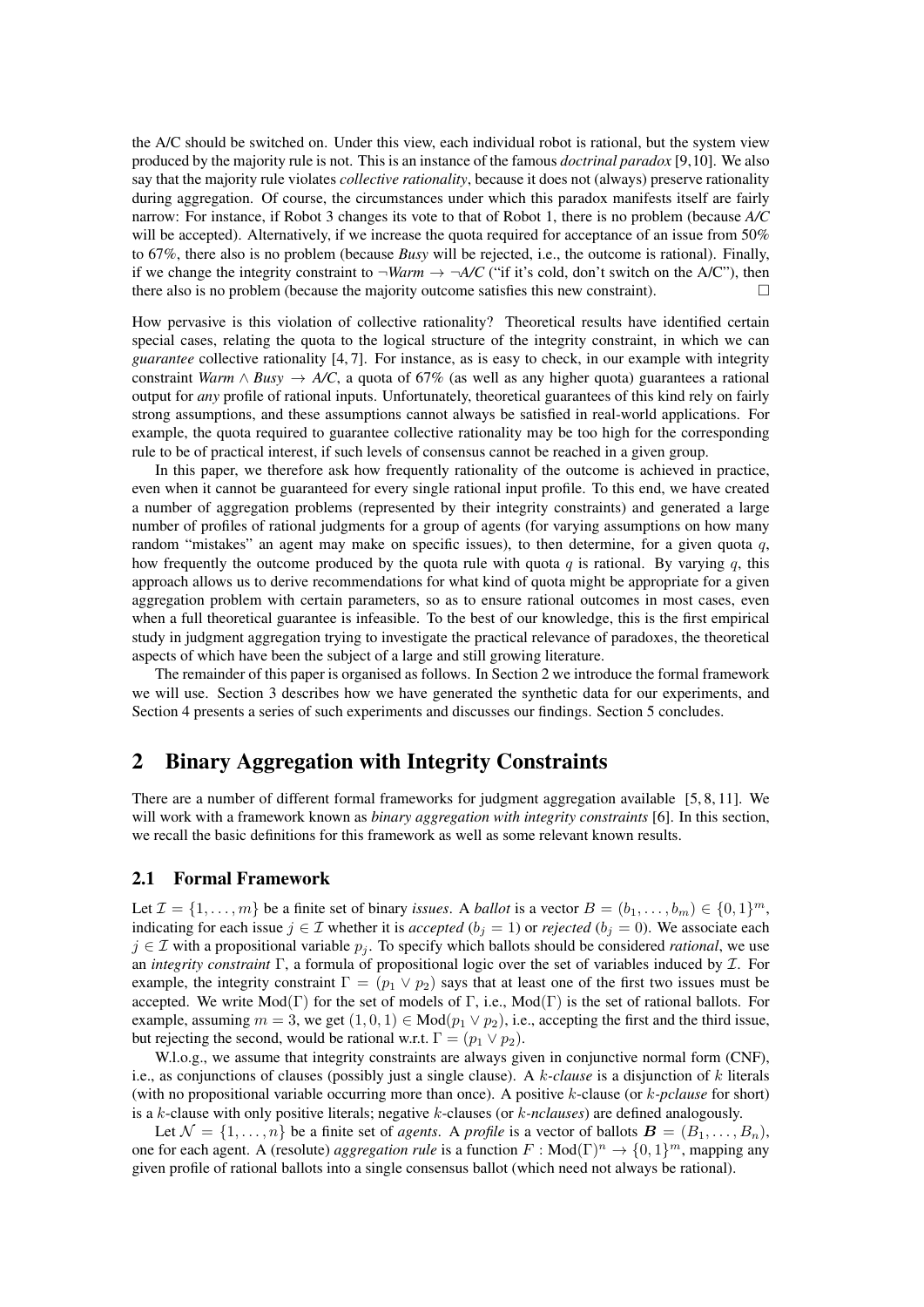In this paper, we will focus on the family of *uniform quota rules*. For a given quota  $q \in [0, 1]$ , a real number between 0 and 1, the corresponding quota rule  $F_q$  accepts issue  $j \in \mathcal{I}$  if and only if at least  $q \cdot n$ of the individual agents do. Thus,  $F_{0.5}$  is the weak majority rule,  $F_1$  is the unanimity rule accepting only those issues accepted by all agents, and  $F_0$  is a trivial rule that always accepts all issues.

**Example 2.** We can now present our initial example more formally. There are  $m = 3$  issues and  $n = 5$ agents. The profile is  $B = (B_1, B_2, B_3, B_4, B_5)$  with  $B_1 = B_2 = (1, 1, 1), B_3 = B_5 = (1, 0, 0)$ , and  $B_4 = (0, 1, 0)$ . We have  $F_{0.5}(B) = (1, 1, 0)$  and  $F_{0.67}(B) = (1, 0, 0)$ . Writing  $p_1$  rather than *Warm*, and so forth, the first integrity constraint becomes  $p_1 \wedge p_2 \rightarrow p_3$ , which can equivalently be written as the 3-clause  $\neg p_1 \lor \neg p_2 \lor p_3$ . Of the  $2^3 = 8$  possible ballots,  $(1, 1, 0)$  is the only one not satisfying this constraint, i.e.,  $(1,1,0) \notin Mod(\neg p_1 \lor \neg p_2 \lor p_3)$ . Thus,  $F_{0.5}(B)$  is not rational, while  $F_{0.67}(B)$  is.  $\Box$ 

An aggregation rule F is called *collectively rational* w.r.t. an integrity constraint Γ if and only if we get  $F(B) \in Mod(\Gamma)$  for every profile  $B = (B_1, \ldots, B_n)$  with  $B_i \in Mod(\Gamma)$  for all  $i \in \mathcal{N}$  (in other words, if rationality of all ballots in the profile implies rationality of the outcome). Thus, our example, for instance, proves that the rule  $F_{0.5}$  is not collectively rational (while it is not conclusive on  $F_{0.67}$ ).

## 2.2 Known Results

When  $\Gamma$  is a positive clause, to obtain a violation we must reject all of the literals in  $\Gamma$  in the outcome, i.e., this will only happen for relatively high quotas. Thus, low quotas are likely to preserve rationality for integrity constraints that are positive, and by a similar argument, high quotas are likely to ensure rationality for negative integrity constraints. By a known result [7, Corollary 24], we can fully characterise the class of uniform quota rules that are collectively rational for certain integrity constraints: $1<sup>1</sup>$ 

**Proposition 1.** A uniform quota rule  $F_q$  with quota  $q \in [0,1]$  is collectively rational w.r.t.:

- (*i*) an integrity constraint that is a k-pclause if and only if  $q \cdot n \leq \lceil \frac{n}{k} \rceil$ ; k
- (ii) an integrity constraint that is a k-nclause if and only if  $q \cdot n > \lfloor \frac{n \cdot (k-1)}{k} \rfloor$  $\frac{k-1}{k}$ .

Note that in case k divides n, these bounds simplify to  $q \leq \frac{1}{k}$  and  $q > \frac{k-1}{k}$ , respectively. As it is known that the set of integrity constraints w.r.t. which a given aggregation rule is collectively rational is closed under taking conjunctions [7, Lemma 3], the above bounds also apply to conjunctions of  $k$ -pclauses and conjunctions of k-nclauses, respectively. These results mirror similar results for other frameworks of judgment aggregation [4]. For integrity constraints that mix positive and negative literals, the conditions under which collective rationality can be guaranteed currently are not as well understood.

Importantly, quota rules without guaranteed collective rationality may still return rational outcomes in a significant number of cases in practice. The purpose of our experiments will be to understand how well these rules do when the assumptions of Proposition 1 are not satisfied.

# 3 Generation of Data for Experiments

For our experiments, we require several aggregation problems and large numbers of profiles for these aggregation problems. In this section, we describe how we have generated this data.

## 3.1 Drawing an Integrity Constraint

An aggregation problem is defined by a number of issues m and an integrity constraint  $\Gamma$  involving (at most) the propositional variables  $p_1, \ldots, p_m$ . We have generated integrity constraints Γ in CNF characterised by the following three parameters (besides  $m$ ):

- $\ell \in \mathbb{N}$ : the number of clauses in  $\Gamma$  (which might be 1, if  $\Gamma$  is simply a clause);
- $k \in \mathbb{N}$ : the number of literals in each clause;
- $k^+ \leq k$ : the number of literals per clause that are positive.

<sup>&</sup>lt;sup>1</sup>Our statement of this result differs from the original [7, Corollary 24], because we represent quotas as ratios (numbers between 0 and 1), while in the original work they are represented as absolute thresholds (numbers between 0 and n).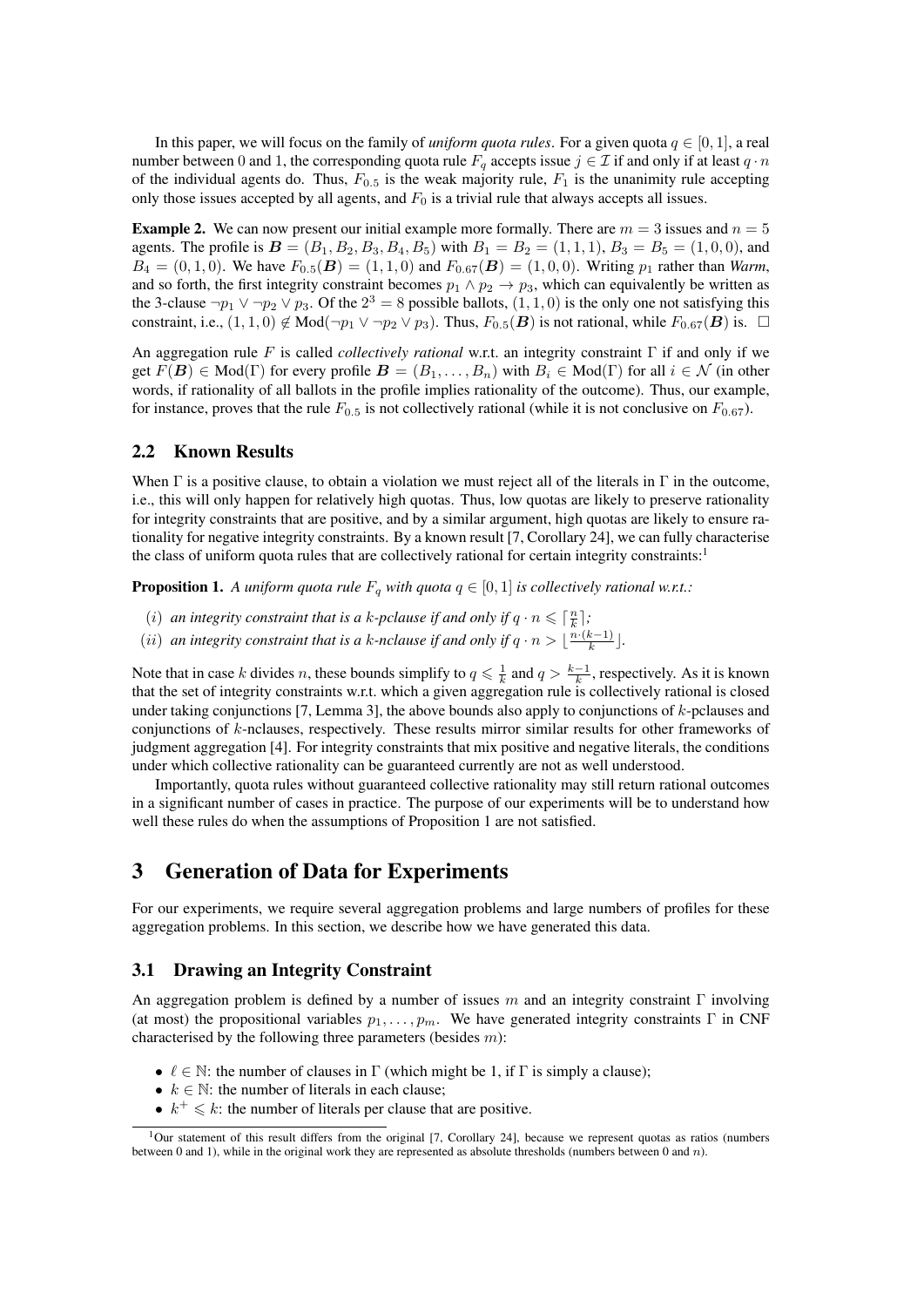Thus, for  $k^+ = k$  we obtain k-pclauses and for  $k^+ = 0$  we obtain k-nclauses. W.l.o.g., in every clause we let *the first*  $k^+$  *literals* be the positive ones. As an example, the integrity constraint  $(p_1 \vee p_5 \vee \neg p_2) \wedge p_3$  $(p_5 \vee p_3 \vee \neg p_1)$  could have been generated by the parameters  $m = 5, \ell = 2, k = 3$ , and  $k^+ = 2$ .

The parameters fully determine an integrity constraint, except for the identity of the propositional variable to occur in each of the  $k$  positions in a clause. We generate constraints by drawing, for each clause, a permutation of  $(p_1, \ldots, p_m)$  from the uniform probability distribution over all such permutations, to then instantiate the clause with the first  $k$  elements of that permutation. This ensures that all k-clauses are well-formed in the sense of not containing the same variable more than once.

Of course, for some settings of parameters, there only exists a single integrity constraint. For example, modulo reordering of disjuncts (i.e., modulo logical equivalence), there is only one 4-pclause for 4 issues, namely  $p_1 \vee p_2 \vee p_3 \vee p_4$  (here the parameters are  $\ell = 1, k = k^+ = 4$ ).

## 3.2 Drawing a Rational Profile

Suppose we have fixed an integrity constraint  $\Gamma$ , as well as n (the number of agents) and m (the number of issues). We assume that there exists an objectively "correct" ballot  $B^* = (b_1^*, \ldots, b_m^*)$ , which we draw from the uniform probability distribution over Mod(Γ), the set of all rational ballots. We further assume that each agent wants to report the "correct" ballot, but that she might make mistakes. Specifically, we assume she proceeds as follows. Fix some probability  $p \geq 0.5$ , representing the *observability* of issues for our agent. For every issue j, she correctly reproduces  $b_j^*$  with probability p. Of course, that way she might end up with a ballot that is not rational. If that happens, she throws away her ballot and tries again from scratch. Thus, to obtain her own ballot  $B = (b_1, \ldots, b_m)$ , she executes this algorithm:

repeat for  $j=1,\ldots,m$  do  $b_j := \begin{cases} b_j^{\star} & \text{with probability } p \ 1 & \text{with probability } 1 \end{cases}$  $1 - b_j^*$  with probability  $1 - p$ end for until  $B \in Mod(\Gamma)$ 

For p = 0.5, this reduces to the *uniform distribution* over Mod(Γ), corresponding to the *impartial culture assumption* in voting theory [12]. For  $p = 1.0$ , every agent perfectly reproduces  $B^*$ .

In practice, generating profiles in this manner would be too time-consuming. Instead, we first compute the corresponding probability distribution  $\Delta_{\Gamma,B^{\star}}^p$  over rational ballots (parametrised by  $\Gamma, B^{\star}$ , and p) and then draw ballots from that distribution. Let B be a rational ballot in Mod(Γ) that disagrees with  $B^*$  on k issues. That is, k is the *Hamming distance*  $H(B, B^*) := \#\{j \in \mathcal{I} \mid b_j \neq b_j^*\}$  between B and B<sup>\*</sup>. What should be the probability  $P(B)$  of drawing B under  $\Delta_{\Gamma,B^*}^p$ ? If we omit the rationality check at the end, then that probability is easily seen to be  $P'(k) := p^{m-k} \cdot (1-p)^k$ . But  $P(B)$  is greater than that, as we might first draw an irrational ballot and then get a second chance to draw  $B$ . The probability of drawing one of the ballots that pass the rationality check is  $P_{rat} := \sum_{B' \in \text{Mod}(\Gamma)} P'(H(B', B^*))$ . That is, to compute  $P_{\text{rat}}$  we go through all rational ballots  $B'$ , compute for each of them their Hamming distance to  $B^*$ , and then add the probability of drawing some ballot of that distance to  $B^*$  using our first formula. The probability of drawing B then is  $P(B) = P'(k)/P_{\text{rat}}$ , which defines  $\Delta_{\Gamma,B^*}^p$ .

To summarise, given an integrity constraint  $\Gamma$  and an observability p, we generate a rational profile as follows. We first draw  $B^*$  from the uniform probability distribution over Mod(Γ). We then draw n individual ballots from the probability distribution  $\Delta_{\Gamma,B}^p$ , defined above.

## 4 Empirical Results

In this section, we report on a series of experiments, where we have tested how frequently quota rules with different quotas produce rational outcomes on profiles drawn from the kinds of distributions described in Section 3. A single run in an experiment consists of the application of an aggregation rule  $F$ to a rational profile for some integrity constraint. For a given experiment, consisting of a set of such runs generated using a given set of parameters, let us call the *rationality ratio* (RR) of aggregation rule F the number of runs in the set where  $F$  returns a rational outcome, divided by the total number of runs.

We have run each of our experiments for every quota  $q \in \{0, 0.1, 0.2, \ldots, 1\}$ . In the graphs, the quota q is shown on the x-axis and the average RR (in percent) is shown on the y-axis.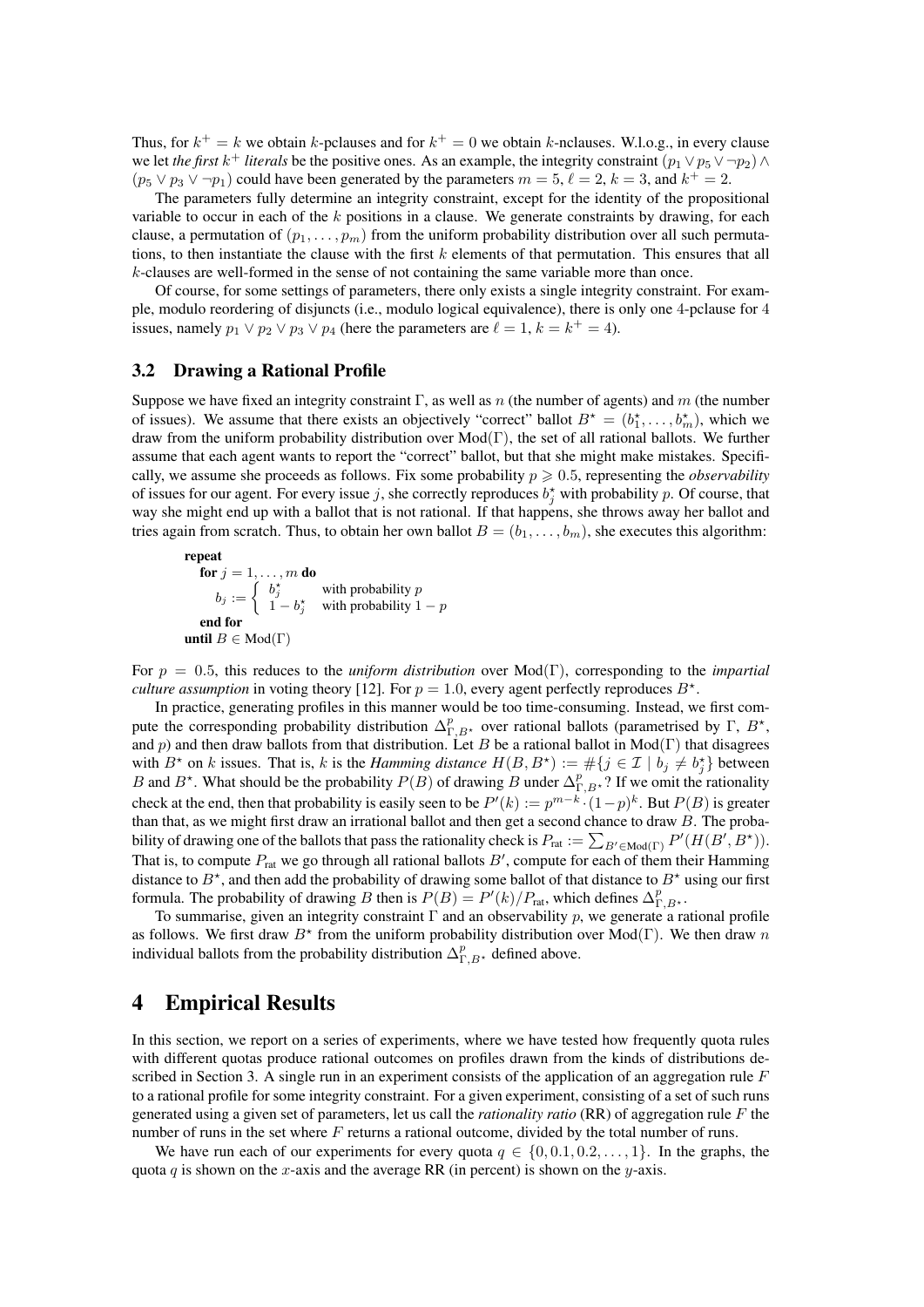#### 4.1 Effect of Observability

In our first experiment we investigate the effect of the probability  $p$  (the observability of issues for the agents) on the RR in our generative model. We do so for integrity constraints consisting either of a single positive clause or a single negative clause.

Experiments were performed for  $n = 10$  and  $m = 4$  on 4-pclauses and 4-nclauses (i.e.,  $\ell = 1$ ) and  $k = 4$ ), with p ranging from 0.5 to 1.0, in steps of 0.1. Recall that  $p = 0.5$  corresponds to a uniform distribution over rational ballots and  $p = 1.0$  corresponds to perfect agreement amongst the agents. Note that there exist only a single 4-pclause and a single 4-nclause for this setting (modulo logical equivalence). We have run each experiment 50,000 times by generating 50,000 profiles (using the method of Section 3.2). The results are shown in Figure 1. We have repeated the same experiment for  $m = k = 5$  (not shown here) to verify that small changes in the experimental setup do not have a significant impact on the results.



Figure 1: Effect of observability  $(p)$  of issues for 4-pclauses and 4-nclauses

First, we find that the RR increases with the observability  $p$  (i.e., as noise in the profile decreases). This is not surprising. For example, for  $p = 1.0$  every agent reports the same ballot, so any quota rule will copy that ballot and be rational.

Second, we find that for positive clauses, the RR decreases as the quota increases (and *vice versa* for negative clauses). This also is not surprising (as discussed at the start of Section 2.2). But, third, we find that the rules perform much better than what could have been expected given Proposition 1 alone. The vertical lines in Figure 1 indicate the bounds for guaranteed collective rationality implied by Proposition 1. For 4-pclauses, for instance, we know that any quota equal to at most  $\left(\frac{10}{4}\right)/10 = 0.3$ guarantees rationality. But in fact, we also get a RR of (almost) 100% for quotas up to 0.5, even for maximal noise in the input (i.e., for observability  $p = 0.5$ ). This can be explained by our generative model, which entails that the probability of a given issue having value 1 is just over 50% (see Section 4.2 for a precise statement of this point). Thus, the probability that, for each of the 4 issues, more than half of the agents pick a 0 becomes vanishingly small (albeit not 0).

In summary, particularly but not only for groups of agents that are reasonably well aligned in their judgments, we can expect rational outcomes for a much wider range of quotas than those that guarantee collective rationality by Proposition 1.

#### 4.2 Effect of the Number of Agents

In our second experiment, we investigate how the number of agents influences the RR. We focus on positive clauses and two specific values for  $p$  (observability), one corresponding to completely random input ( $p = 0.5$ ) and one modelling moderately high agreement amongst agents ( $p = 0.8$ ).

We again set  $m = k = 4$  and  $\ell = 1$  (i.e., we work with a single 4-pclause for 4 issues) and we let n vary from 9 to 89, in steps of 20. Note that Proposition 1 guarantees collective rationality only for quotas below roughly  $\frac{1}{k} = 0.25$  for these parameters (the exact bound depends on *n*, and more specifically on how far off an integer  $\frac{n}{k}$  is). We again have run each individual experiment 50,000 times. The results are shown in Figure 2. The effects observed are similar for even numbers of agents (not shown), but somewhat more clearly pronounced for odd  $n$ . Results for negative clauses (not shown) are analogous (in the sense in which they were for our first experiment).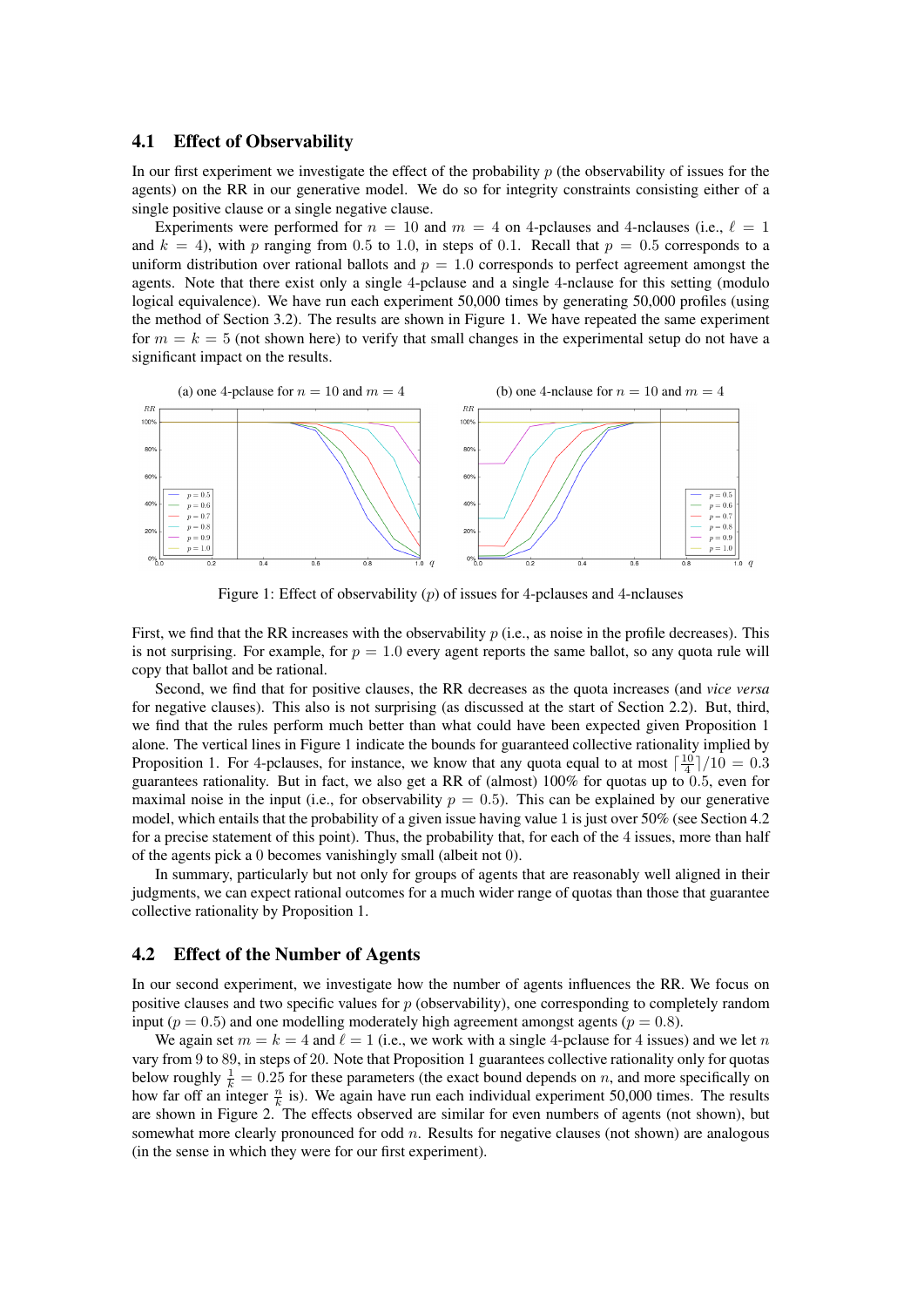

Figure 2: Effect of the number of agents (n) for 4-pclauses with  $p = 0.5$  and  $p = 0.8$ 

First, note that, as expected, the two graphs for  $n = 9$  are almost identical to the corresponding graphs for  $n = 10$  in the lefthand part of Figure 1. The small anomaly for  $p = 0.8$  is due to the fact that for 9 agents the quota rules with  $q = 1$  and  $q = 0.9$  are in fact identical.

Second, we observe that the abruptness with which the RR decreases for increasing quota becomes more pronounced as we increase the number of agents  $n$ . This may be best understood by considering what happens for  $n \to \infty$ , given our generative model. For  $\Gamma = (p_1 \vee p_2 \vee p_3 \vee p_4)$ , the only irrational ballot is  $(0, 0, 0, 0)$ , leaving  $2^4 - 1 = 15$  rational ballots. Thus, if we draw ballots from the uniform probability distribution over Mod(Γ), as we do for  $p = 0.5$ , the probability of a given issue getting value 1 is  $\frac{8}{15} \approx 0.53$ . Thus, by the Law of Large Numbers, for  $n \to \infty$ , we can expect for every issue j almost exactly 53% of the agents picking a 1. Thus, for any quota below 53% the collective choice will be 1, and for any quota above 53% it will be 0. As this is so for all issues, we get the rational outcome  $(1, 1, 1, 1)$  for small quotas and the irrational outcomes  $(0, 0, 0, 0)$  for high quotas. This situation is similar for other values of p. For small values of n, we still get this general effect as far as very low and very high quotas are concerned, but things change more smoothly in between. This also explains why the lines for different *n* cross at some point. This effect is more pronounced for  $p = 0.8$ , but it is also present for  $p = 0.5$ .

Thus, as before, we see that in practice we can work safely with significantly higher quotas than the known theoretical results might suggest. Furthermore, for moderate numbers of agents performance decreases only relatively slowly as we increase the quota, while for large numbers of agents there is a fairly abrupt change, so choosing a suitable quota becomes more critical.

#### 4.3 Effect of Using Mixed Clauses

To be able to compare our empirical findings with the theoretical bounds offered by Proposition 1, in our first two experiments we have restricted attention to very simple integrity constraints, either a single positive clause or a single negative clause. However, in practice integrity constraints can be expected to be much more complex. To address this, in our third experiment we work with constraints consisting of more than one clause, each of which mixes positive and negative literals.

Experiments were performed for  $n = 10$  and  $m = 4$ , for both  $p = 0.5$  and  $p = 0.8$ . In each experiment, the integrity constraint consists of two clauses ( $\ell = 2$ ). The variables varied are k (the length of each clause) and  $k^+$  (the number of positive literals per clause). For each individual experiment, we have generated 5 different integrity constraints (using the method of Section 3.1), to prevent results from being heavily dependent on a specific choice of constraint. Then, for each of these integrity constraints (and for each quota  $q \in \{0, 0.1, 0.2, \ldots, 1\}$ ), we have generated 10,000 rational profiles (thus, we again have a total of 50,000 runs per quota). The results are shown in Figure 3.

First, note that in case either all literals are positive or all literals are negative, we obtain graphs very similar to those in Figure 1, i.e., the effect of now having two rather than just one clause as well as the effect of having shorter clauses is, in itself, not highly significant. We also again see the effect discussed before, of increased observability ( $p = 0.8$  rather than  $p = 0.5$ ) improving results.

Second, in case clauses are truly mixed, i.e., neither purely positive nor purely negative, we see a very marked increase of the RR. We can explain this effect as follows. If  $q$  is relatively low, then issues tend to get accepted by  $F_q$ , so positive literals in the integrity constraint are likely to be satisfied (recall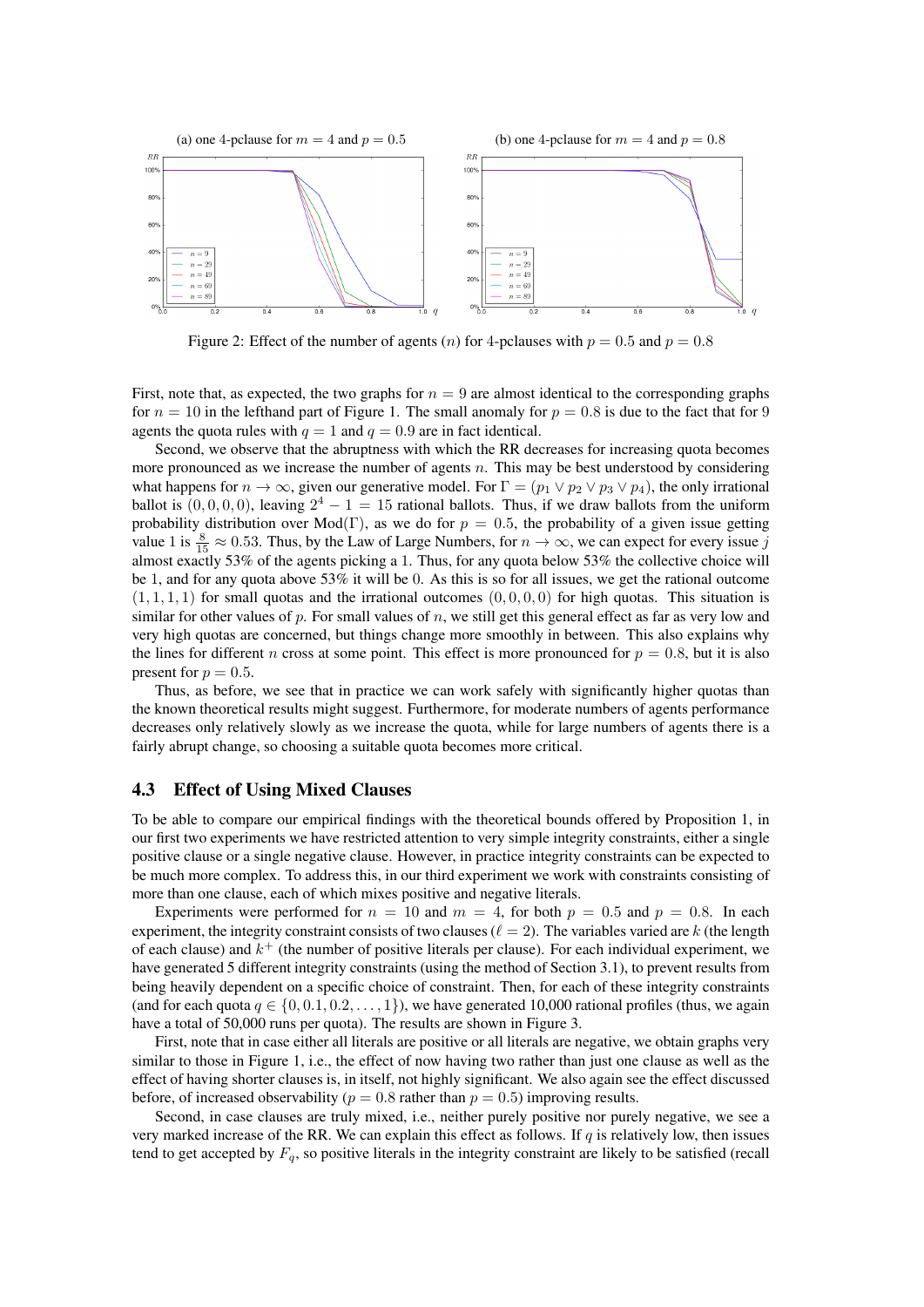

Figure 3: Effect of length of clauses ( $k = 2, 3, 4$ ) and number of positive literals ( $k^+ = 0, \ldots, k$ )

that satisfying just one literal in a clause is enough to satisfy the clause). If  $q$  is relatively high, by the same kind of argument, the negative literals are likely to be satisfied. Thus, if a clause has both positive and negative literals, then chances are good that at least one of these two ways of satisfying the clause is triggered, whatever the quota. This analysis also explains why for the 4-clauses the case of  $k^+ = 2$ (i.e., the case that balances positive and negative literals the most) works best.

Third, we can see some evidence for performance being better with shorter clauses, although it is difficult to isolate these effects from the effect caused by varying the proportion of positive literals. We can offer some speculative explanation here. If clauses are shorter, the set of rational ballots is smaller. Thus, shorter clauses imply increased cohesion in the profile, which is likely to improve the RR. At the same time, having fewer ballots that are rational also means that it will be harder to satisfy rationality in the outcome, i.e., here we have an effect pulling in the opposite direction. Our experimental findings thus suggest that, in practice, the first effect is somewhat stronger than the second.

Overall, these are very positive results. For the most realistic scenario, namely integrity constraints being conjunctions of several mixed clauses, albeit being harder to analyse than the more clearly structured earlier cases, we in fact obtain the best performance in terms of RR.

# 5 Conclusion

We have evaluated the rationality ratio achieved by quota rules for synthetically generated profiles of judgments for aggregation problems characterised by different integrity constraints and we have compared the results obtained to known theoretical bounds for collective rationality guarantees. This com